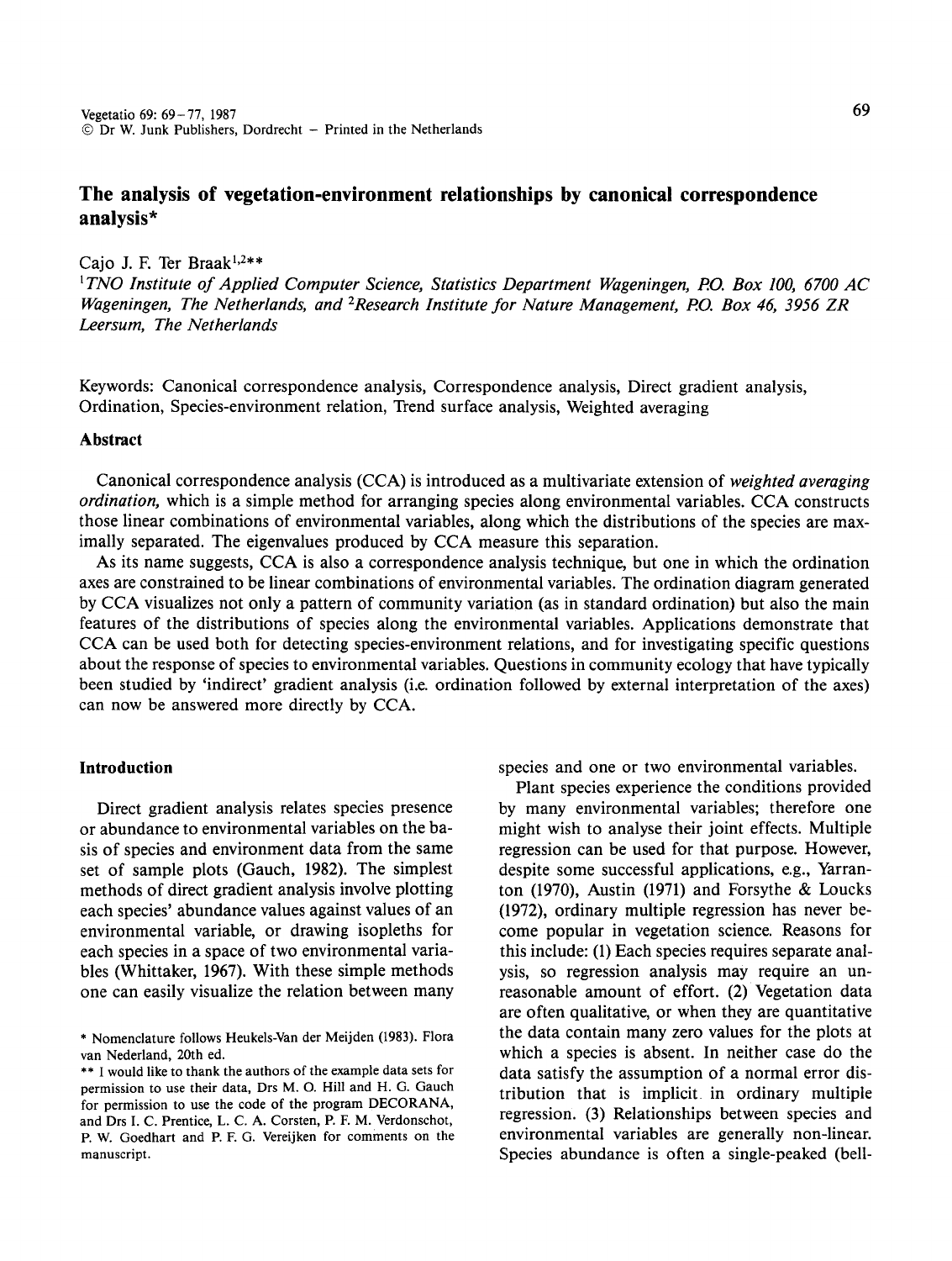shaped) function of the environmental variables. (4) Environmental variables are often highly correlated, and so it can be impossible to separate their independent effects. Generalized Linear Modelling (Austin *et al.,* 1984; Ter Braak & Looman, 1986) provides a solution for (2) and (3), but (1) and (4) remain. Whenever the number of influential environmental variables is greater than two or three, it becomes difficult to put results for several species together so as to obtain an overall graphical summary of species-environment relationships.

A simple method is therefore needed to analyze and visualize the relationships between many species and many environmental variables. Canonical correspondence analysis (CCA) is designed to fulfil this need. CCA is an eigenvector ordination technique that also produces a multivariate direct gradient analysis (Ter Braak, 1986). CCA aims to visualize (I) a pattern of community variation, as in standard ordination, and also (2) the main features of species' distributions along the environmental variables.

Ter Braak (1986) derived CCA as a heuristic approximation to the statistically more rigorous (but computationally fraught) technique of Gaussian canonical ordination, and also showed CCA's relation to correspondence analysis (CA), alias reciprocal averaging (Hill, 1973). In this paper a simple, alternative derivatibn of CCA is given starting from the method of weighted averaging (WA).

I

## **Theo'ry**

# *From weighted averaging to canonical correspondence analysis*

Figure Ia shows an artificial example of singlepeaked response curves for four species along an environmental variable (e.g. moisture). Species A occurs in drier conditions than species D. Fig. Ia shows presence-absence data for species D: the species is present at four of the sites.

How well does moisture explain the species' data? The fit could be formally measured by the deviance between the data and the curves, as in logistic regression (Ter Braak & Looman, 1986), but this idea will not be pursued here. Instead, a simple alternative based on the method of weighted averaging (WA) is used.



*Fig. I.* Artificial example of single peaked response curves of four species  $(A-D)$  with respect to standardized environmental variables showing different degrees of separation of the species curves: (a) moisture; (b) a linear combination of moisture and phosphate, chosen apriori; (c) the best linear combination of environmental variables, chosen by CCA. Sites are shown by dots at  $y = 1$  if species D is present and at  $y = 0$  if species D is absent.

For each species a score can be calculated by taking the weighted average of the moisture values of the plots. For abundance data, this score is calculated as

$$
u_k = \sum_{i=1}^{n} y_{ik} x_i / y_{+k}
$$
 (1)

where  $u_k$  is the weighted average of the  $k$ -th (out of m) species,  $x_i$  is the (moisture) value of the *i*-th (out of *n*) site and  $y_{ik}$  is the abundance of species k at site i, and  $y_{+k}$  is the total abundance of species k. For presence-absence data the weighted average is simply the average of the moisture values of the plots in which the species is present. The weighted average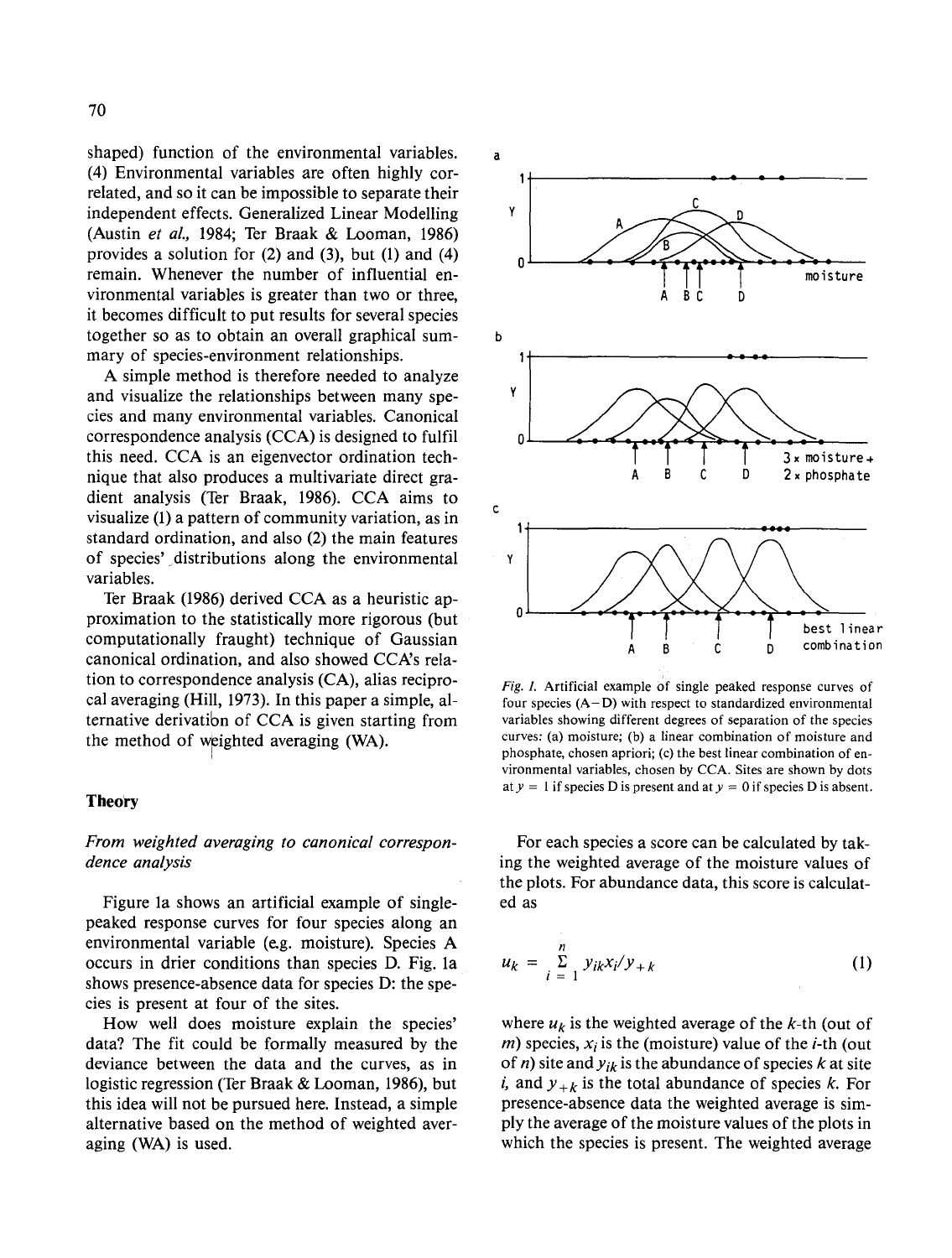71

gives a first indication of where the species occurs along the moisture gradient (see the arrows in Fig. 1a). As a measure of how well moisture explains the species data, the *dispersion of the weighted averages* is used (see below). If the dispersion is large, moisture neatly separates the species curves, and moisture explains the species data well. If the dispersion is small, then moisture explains less.

To compare the explanatory power of different environmental variables, each environmental variable must first be standardized to mean 0 and variance 1. For technical reasons, weighted means and variances are used; each environmental variable is standardized such that

$$
\sum_{i=1}^{n} y_{i+}x_{i} = 0 \text{ and } \sum_{i=1}^{n} y_{i+}x_{i}^{2}/y_{++} = 1 \qquad (2)
$$

where  $y_{i+}$  is the total abundance at site i and  $y_{++}$ the overall total. The dispersion can now be written as

$$
\delta = \sum_{k=1}^{m} y_{+k} u_k^2 / y_{+} \tag{3}
$$

By calculating the dispersion for each environmental variable one can select the 'best' variable.

Now suppose that moisture is the 'best' single variable in the artificial example. However, someone might suggest a better variable, that is a combination of two others (see, e.g., Loucks, 1962). In the artificial example a combination of moisture and phosphate, namely  $(3 \times \text{moisture} + 2 \times \text{phos-}$ phate), is shown to give a larger dispersion than moisture alone (Fig. 1b); and consequently the curves in Fig. 1b are narrower, !and the presences of species D are closer together, than in Fig. 1a. So it can be worthwhile to consider not only the environmental variables separately but also all possible linear combinations of them, i.e. all 'weighted sums' of the form

$$
x_i = b_1 z_{i1} + b_2 z_{i2} + \ldots + b_p z_{ip}
$$
 (4)

where  $z_{ij}$  is the value of the *j*-th (out of *p*) environmental variable at site  $i$ , and  $b<sub>j</sub>$  is the weight (not necessarily positive) belonging to that variable;  $x_i$  is the value of a compound environmental variable at site *i.* (It is assumed in equation (4) that each environmental variable is centered to a weighted mean of 0. Although not essential, it will also be convenient to standardize the environmental variables according to equation (2) so as to make the weights  $(b_i)$  comparable.)

CCA turns out to be *the technique that selects the linear combination of environmental variables that maximizes the dispersion of the species scores.*  In other words, CCA chooses the optimal weights  $(b_i)$  for the environmental variables. In the Appendix it is shown that these optimal weights are the solution of the same eigenvalue equation as the one derived by another rationale in Ter Braak (1986), and that the first eigenvalue of CCA is actually equal to the (maximized) dispersion of species scores along the first CCA axis.

The second and further CCA axes also select linear combinations of environmental variables that maximize the dispersion of the species scores, but subject to the constraint of being uncorrelated with previous CCA axes. In principle, as many axes can be extracted as there are environmental variables.

# *From correspondence analysis to canonical correspondence analysis*

CA also maximizes the dispersion  $\delta$  in equation (3). But it does so irrespective of any environmental variable; that is, CA assigns scores  $(x_i)$  to sites such that the dispersion is absolutely maximum, the scores being standardized as in equation (2) (Nishisato, 1980). CCA is therefore 'restricted correspondence analysis' in the sense that the site scores are restricted to be linear combinations of supplied environmental variables.

A familiar algorithm to carry out CA is the reciprocal averaging algorithm (Hill, 1973). In Ter Braak (1986) this algorithm is extended with an additional multiple regression step so as to obtain the CCA solution. In each iteration cycle the trial site scores are regressed on the environmental variables (using  $y_{i+}/y_{i+}$  as site weights) and the new trial scores are the fitted values of this regression. The FORTRAN program CANOCO (Ter Braak, 1985b) to carry out CCA is in fact just an extension of Hill's (1979) program DECORANA:'

CCA is restricted correspondence analysis, but the restrictions become less strict, the more environmental variables are included in the analysis. If  $p \geq n-1$ , then there are actually no restrictions any more; CCA is then simply CA. The arch effect may therefore crop up in CCA as it does in CA (Gauch, 1982). The method of detrending (Hill & Gauch, 1980) can be used to remove the arch and is available in the computer program

<sup>\*</sup>The program is available from the author at cost price.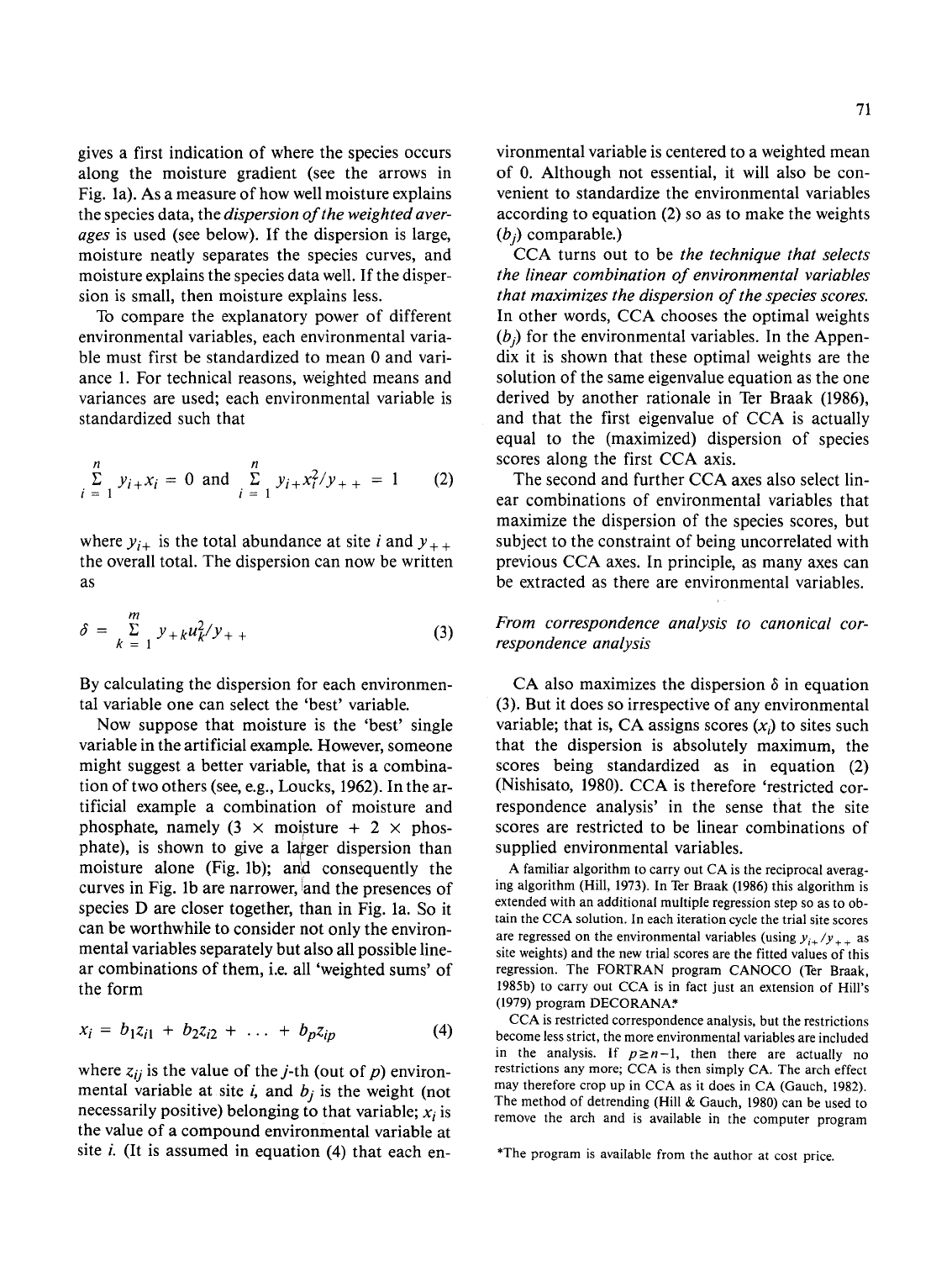

*Fig. 2.* Dune meadow data: CCA ordination diagram with relevés (x), plant species ( $\bullet$ ) and environmental variables (arrow); first axis horizontally, second axis vertically. For releve numbers see Thble I. Abbreviations are given as *underlining* in full names in Table I. The c-scale applies to the environmental arrows, the u-scale to species and sites points. Eight infrequent species are not shown because they lie outside the range of this diagram.

CANOCO (Ter Braak, 1985b). But in CCA the arch can be removed more elegantly by dropping superfluous environmental variables. Variables that are highly correlated with the 'arched' axis (often the second axis) are most likely to be superfluous.

CA is very susceptible to species-poor sites containing rare species in that it places such aberrant sites (and the rare species occurring there) at extreme ends of the first ordination axes (Gauch, 1982), relegating the major vegetation trends in the data to later axes. CCA does not show this 'fault' of CA, provided the sites that are aberrant in species composition are not so aberrant in terms of the environmental variables.

### *Ordination diagram*

The ordination diagram of CCA displays sites,

species and environmental variables (Fig. 2). The site and species points have the same interpretation as in CA. They display variation in species composition over the sites. The environmental variables are represented by arrows (Fig. 2). Loosely speaking, the arrow for an environmental variable points in the direction of maximum change of that environmental variable across the diagram, and its length is proportional to the rate of change in this direction. Environmental variables with long arrows are more strongly correlated with the ordination axes than those with short arrows, and so more closely related to the pattern of community variation shown in the ordination diagram.

Further insight into the ordination diagram of CCA can be obtained from yet another characterization of CCA. From equations (A.5) en (A.6) of the Appendix it follows that CCA is a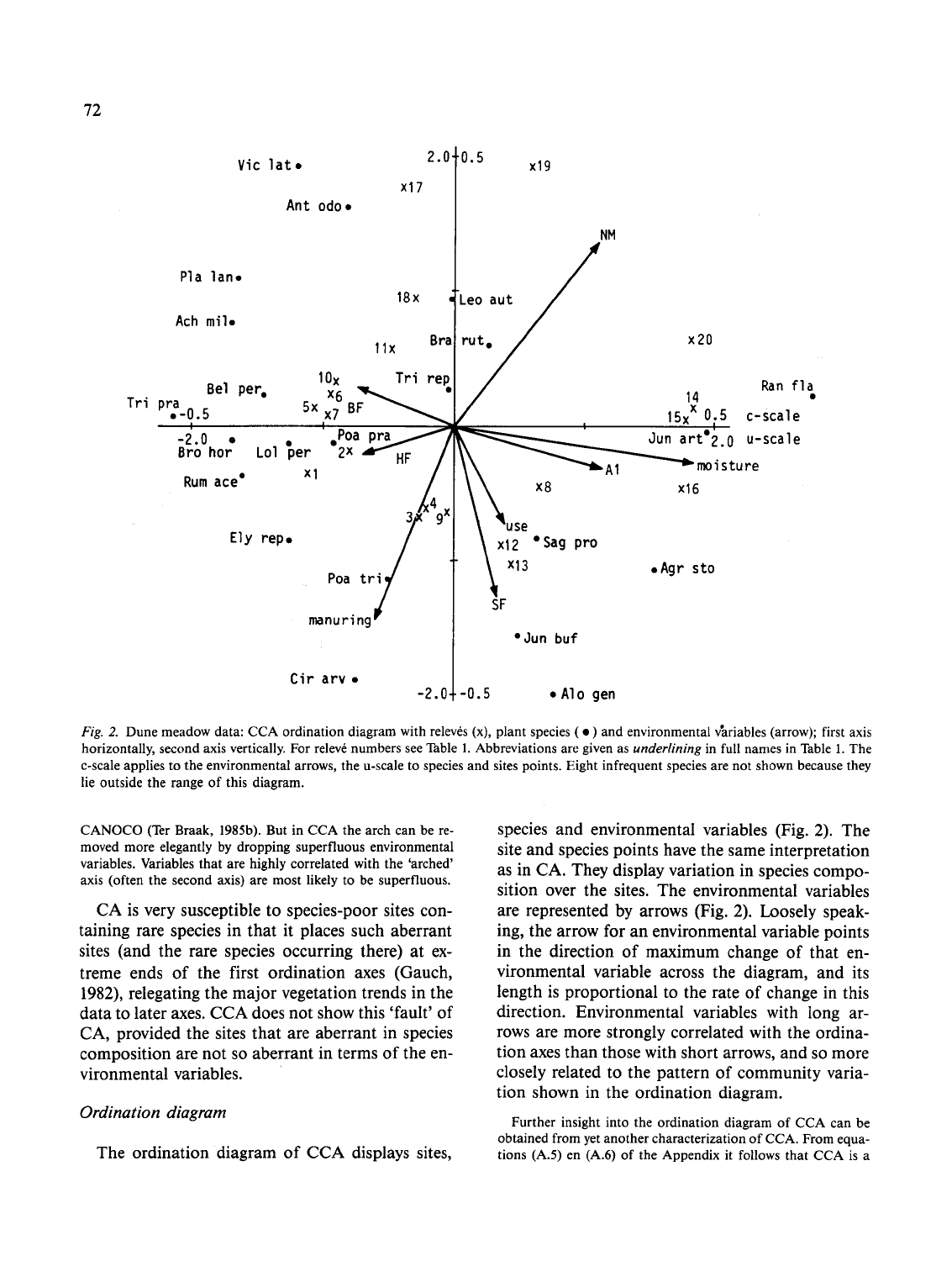

*Fig. 3.* Inferred ranking of the species along the variable quantity of manuring based on the biplot interpretation of Fig. 2. For explanation see the Ordination diagram section.

weighted principal components analysis applied to a matrix of species by environmental variables, the  $(k, j)$ -th element of which is the weighted average of species k with respect to environmental variable  $j$  (it is here assumed that each environmental variable is reduced to zero mean). CCA is a weighted analysis in the sense that species are given weights proportional to their total abundance  $(y_{+k})$  and the environmental variables are weighted inversely with their covariance matrix. The intuitive advantage of the implicit species weights is that a weighted average for a species is imprecise when its total is low (Ter Braak & Looman, 1986) and is thus not worth much attention. Environmental variables are given equal weight irrespective of their variance or unit of measurement. (This type of weighting is also implicit in discriminant analysis (see Campbell & Atchley, 1981) and makes the analysis invariant to nonsingular linear transformations of the environmental variables). This characterization of CCA shows that the joint plot of species and environmental variables in the CCA ordination diagram can be interpreted similarly to a principal components biplot (Gabriel, 1971; Ter

Braak, 1983), allowing inference of the approximate values of the weighted averages of each of the species with respect to each of the environmental variables,

The most convenient rule for quantitative interpretation of the CCA biplot (Ter Braak, 1986) is therefore as follows: each arrow representing an environmental variable determines a direction or 'axis' in the diagram; the species points can be projected on to this axis (see Fig. 3). The order of the projection points corresponds approximately to the ranking of the weighted averages of the species with respect to that environmental variable. The weighted average indicates the position of a species' distribution along an environmental variable (Fig. 1), and thus the projection point of a species also indicates this position, although approximately.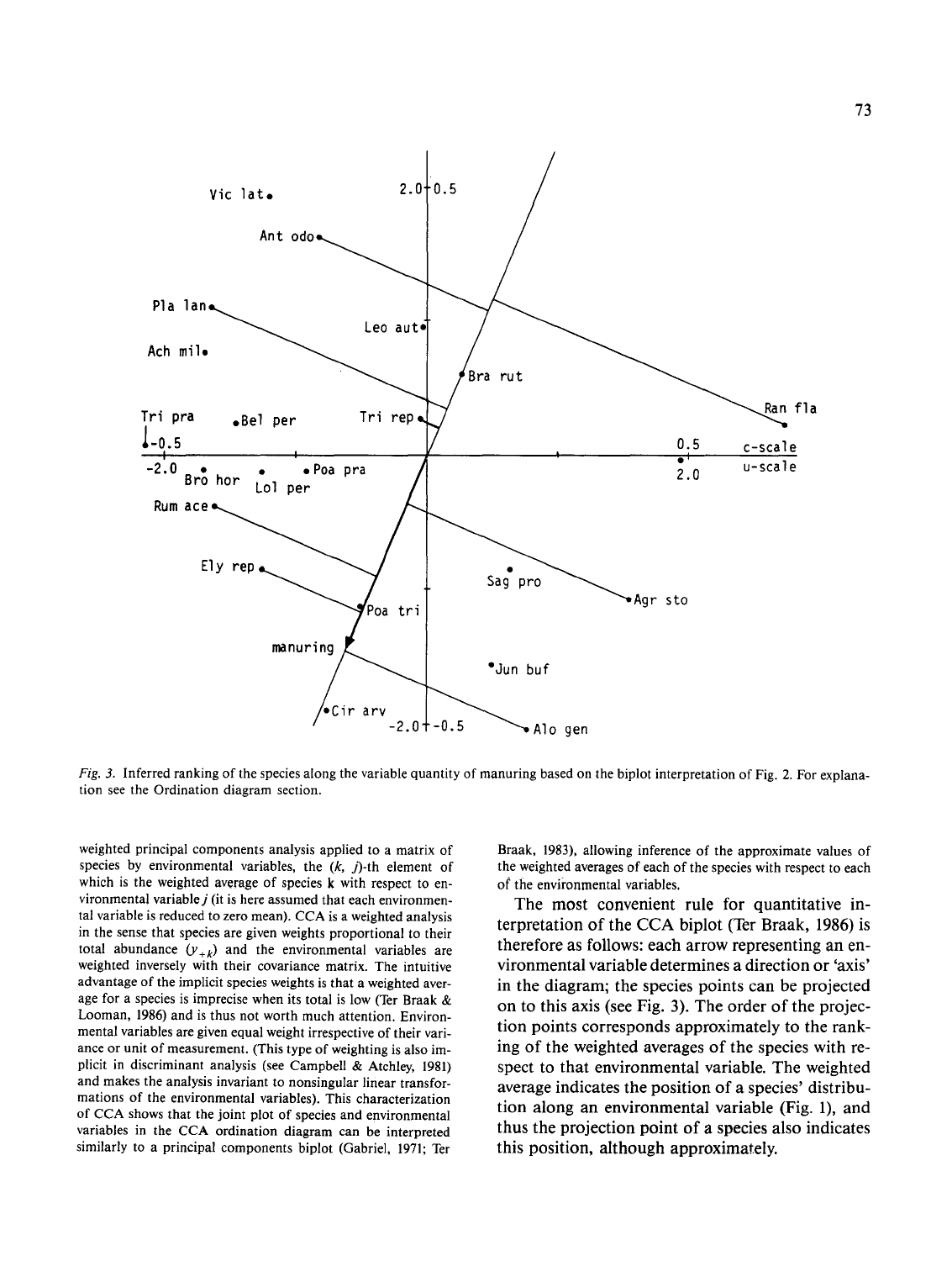*Table 1.* Dune meadow data: data table with species (rows) and relevés (columns of one digit width) arranged in order of their scores on the first axis of CCA. Releve numbers are printed vertically. The abundance values, as used in the analysis, are on a  $1-9$  scale to replace the Braun-Blanquet symbols r,  $+$ , 1, 2m, 2a, 2b, 3, 4, 5. Thickness of the A1 horizon is divided into ten equal-sized classes (denoted  $0-9$ ). The values 1, 2 and 3 for agricultural use refer to hayfield, haypasture and pasture, respectively. For further explanation of the environmental variables see text.

|                             | relevés<br>1 111 11 11112<br>51670217834923894560 |
|-----------------------------|---------------------------------------------------|
|                             |                                                   |
|                             |                                                   |
| Trifolium pratense          | 2-52----------------                              |
| Achillea millefolium        |                                                   |
| <b>Bromus</b> hordeaceus    | $2--244---3------$                                |
| Plantago lanceolata         |                                                   |
| Rumex acetosa               | $5-63$ -------22-------                           |
| Bellis perennis             | $2--23--222---$                                   |
| Elymus repens               | $44 - -4 - -446$ -------                          |
| Lolium perenne              | $2766657 - 2652 - -4 - - - -$                     |
| Vicia lathyroides           | ----1-2-1-----------                              |
| Poa pratensis               | 243444413544-24-----                              |
| Anthoxanthum odoratum       | $4 - 324 - - 4 - - - - - - 4 - - -$               |
| Cirsium arvense             |                                                   |
| Poa trivialis               | $624547--655494---2-$                             |
| Trifolium repens            | 2-52653-2213322261--                              |
| Leontodon autumnalis        | 3-3335525222223622-2                              |
| Brachythecium rutabulum     | 2-622-4-62224-23-444                              |
| Juncus bufonius             | ---2-------443------                              |
| Sagina procumbens           | $---2---524223---$                                |
| Alopecurus geniculatus      | $---2---723855---4-$                              |
| Hypochaeris radicata        | $---22---5---$                                    |
| Aira praecox                | --------2--------3----                            |
| Salix repens                | $-----2---3---5$                                  |
| Agrostis stolonifera        | $-----483454-4475$                                |
| Juncus articulatus          | $------4-4-334$                                   |
| Chenopodium album           |                                                   |
| Empetrum nigrum             | ---------------2----                              |
| Ranunculus flammula         | -------------22-2224                              |
| Eleocharis palustris        | $---------4-4-4584$                               |
| Calliergonella cuspidata    | ----------------4-33                              |
| Potentilla palustris        | ----------------22--                              |
|                             |                                                   |
| thickness A1                | 40100001211133117930                              |
| moisture                    | 11112112122445555555                              |
| quantity of <i>manuring</i> | 24231210044123311131                              |
| agricultural use            | 12231231122122313231                              |
| Standard Farming            | 01000000011011000010                              |
| Bio-dynamic Farming         | 00001110000000000000                              |
| Hobby Farming               | 10110000000100100000                              |
| Nature Management           | 00000001100000011101                              |

The ordination diagrams of CCA and CA also share some of the shortcomings of WA (Ter Braak & Looman, 1986). The most important practical shortcoming is that species that are unrelated to the ordination axes tend to be placed in the center of the ordination diagram and are not distinguished from species that have true optima there. This problem can easily be circumvented by looking at a species-by-site data table in which species and sites are arranged in order of their scores on one of the ordination axes (cf. Table 1).

The CCA ordination diagram is not in any way hampered by high correlations between species, or between environmental variables.

## **Applications**

### *Exploratory use of the ordination diagram*

Batterink and Wijffels (report) studied the possible relation between vegetation and management of dune meadows on the island Terschelling (The Netherlands).

A subset of their data is analysed here to illustrate the ordination diagram of CCA. This subset consists of 20 standard plots recorded in 1982, and 30 plant species (Table 1).

Five environmental variables were recorded: (I) thickness of the A1 horizon, measured in millimeters; (2) moisture content of the soil, scored on a five-point scale in a semi-objective manner; (3) quantity of manuring, scored on a five-point scale on the basis of a questionnaire sent to the owners of the meadows; (4) agricultural use, a nominal variable with three classes  $-$  hayfield, haypasture and pasture; and (5) type of management, a nominal variable with four classes - standard farming, biodynamic farming, hobby farming and nature management.

CCA cannot directly cope with ordinal variables, like moisture and manuring here. Ordinal variables must either be treated as if they were quantitative, or as nominal variables. Here they were treated as quantitative. Nominal variables, like type of management, must be transformed to dummy variables as shown in Table l. For instance, the dummy variable 'nature management' indicates which meadows received that type of management. Agricultural use was however treated as a quantitative variable (Table 1), because haypasture was considered as an intermediate between hayfield and pasture.

Two values were missing in the environment data. CCA cannot cope with missing values, so relevés with missing values in the environment data must be deleted. To avoid deletion, missing values were replaced here by the mean of the corresponding variable over the remaining plots.

Despite the crude measurement of the environmental variables, they nicely explain the major variation in the vegetation. The first two eigenvalues of CCA ( $\lambda_1$  = 0.46 and  $\lambda_2$  = 0.29) were not much reduced in comparison with those of standard CA (0.54 and 0.40), and the two-dimensional configurations of species and sites in the ordination diagrams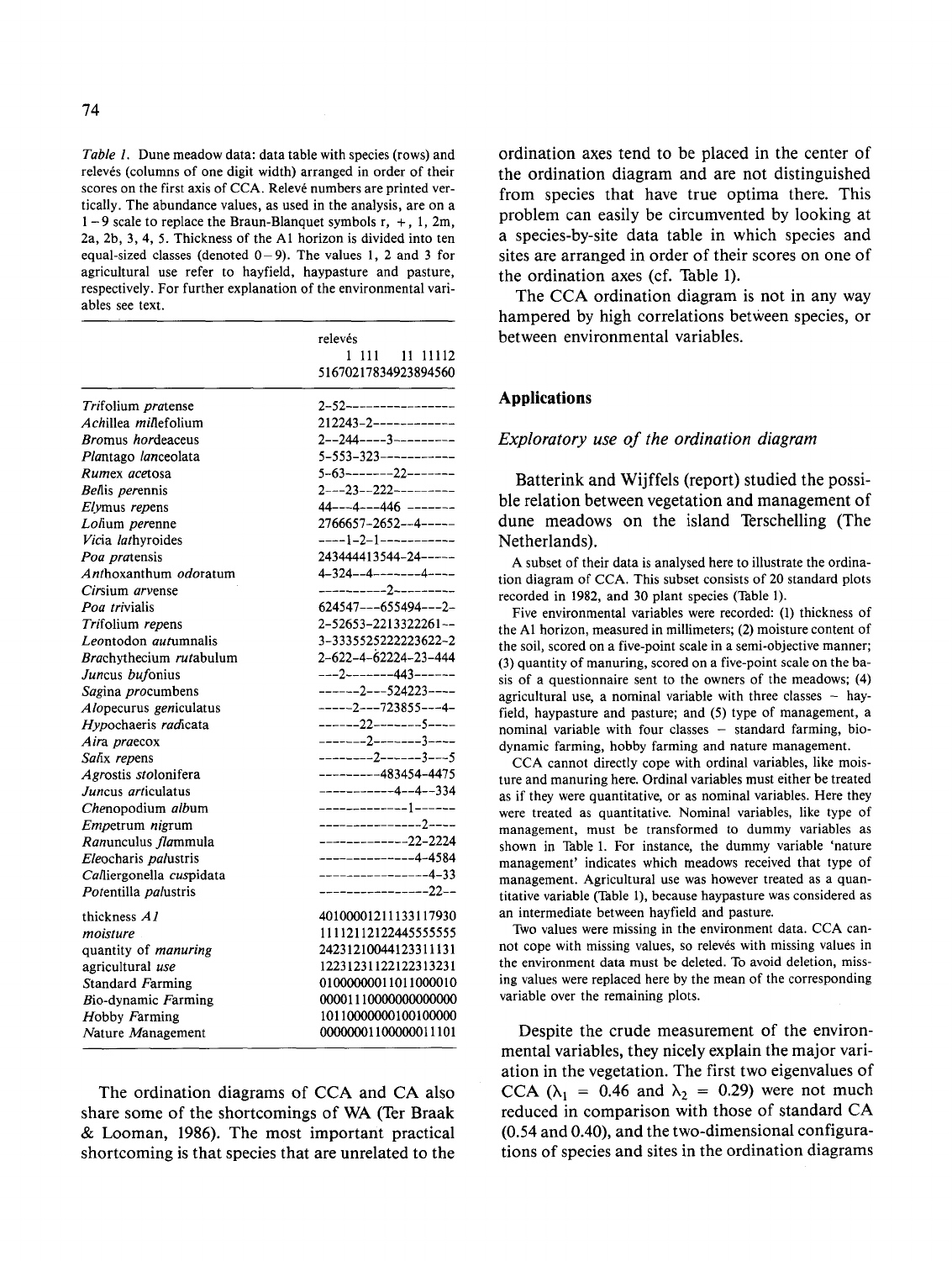looked similar. The most conspicuous difference was that relevés 17 and 19 were outliers in CA and not so much in CCA (Fig. 2).

The configurations of species and sites in CCA (Fig. 2) must be interpreted as in CA (Ter Braak, 1985a). For instance, from Fig. 2 *Sagina procumbens* can be expected to have its maximum abundance in the releves close to its point in Fig. 2 (relevés 8, 12 and 13) and to be absent in relevés far from that point.

Figure 2 accounts for 65% of the variance in the weighted averages of the species with respect to each of the environmental variables. This percentage is calculated as in principal components analysis by taking  $100 \times (\lambda_1 + \lambda_2)/(\lambda_1 + \ldots + \lambda_p)$ . It can be deduced from Fig. 2, for example, that *Cirsium arvense, Alopecurus geniculatus* and *Elymus repens* mainly occur in the highly manured meadows, *Agrostis stolonifera* and *Trifolium repens* in intermediately manured meadows, and *Ranunculus flammula* and *Anthoxanthum odoratum* in little manured meadows (see Fig. 3). The other arrows can be interpreted similarly. From Fig. 2 it can thus be seen at once which species occur mainly under wetter conditions (those on the right hand side of the diagram) and which ones prefer drier conditions (those on the left hand side of the diagram).

#### *Multi-species trend surface analysis*

CCA can be used to detect spatial gradients in vegetation data. A spatial gradient can be specified by a linear combination of two orthogonal coordinates, say, the x-coordinate  $(z_1)$  and y-coordinate (z<sub>2</sub>) of the releves, i.e. by  $b_1z_1 + b_2z_2$ . The strongest spatial gradient in vegetation data might be defined as that combination of  $z_1$  and  $z_2$  that maximally separates the spatial distributions of the species, and can thus be estimated by taking the xand y-coordinates as environmental variables in a CCA. Put another way, CCA searches for the direction of the strongest vegetation zonation (cf. Fig. 1).

Such an analysis was applied to counts of 13 arable weeds in summer barley in May 1983 in 96 plots (0.5  $\times$  0.5 m) in the experimental field 'Doeksen' (50 m  $\times$  100 m) (B. Post, unpubl).

The first CCA axis was defined by  $b_1 = 0.0261$  and  $b_2 =$ 0.0117, so that the gradient was estimated to make tan<sup>-1</sup>  $(b_2/b_1)$  $= 24^{\circ}$  with the x-coordinate axis. Further, the first eigenvalue was six times the second eigenvalue, which indicated that the

gradient was a clear one. But, judged on the basis of the value of the first eigenvalue ( $\lambda_1 = 0.09$ ), the amount of species turnover was quite small (cf. Gauch & Stone, 1979).

To verify the supposition that the gradient was related to moisture, percentage moisture was measured in the top soil  $(0-3 \text{ cm})$  in March 1985 (B. Post, unpubl). The strongest gradient in these moisture values had an angle of  $34^\circ$  with the xcoordinate axis and thus pointed approximately in the same direction as the gradient estimated by CCA from the 1983 weed data.

### *Vegetation succession*

An example of application in a succession study on a rising sea-shore is found elsewhere in this volume (Cramer & Hytteborn, 1987). One of their questions was whether the vegetation succession tracks the land uplift (ca. 0.5 em per year) or whether it lags behind.

This question was approached with detrended CCA with elevation and year as the 'environmental variables', through fitting the compound gradient  $x = b_1 \times$  elevation +  $b_2 \times$  year. The resulting weights were  $b_1 = 0.054$  and  $b_2 = 0.041$ . Consequently, the equivalent change in vegetation per year is  $b_2/b_1 = 0.76$  cm.

An approximate 95%-confidence interval for the change ranges from 0.4 em to 1.1 em and clearly includes the known land rise of ca 0.5 em per year. The confidence interval was obtained from the standard errors of  $b_1$  and  $b_2$  in the final regression within the reciprocal averaging algorithm of CCA by using Fieller's theorem (see Finney, 1964, p.  $27 - 29$ ). The interval is presumably a little too short as it ignores that the CCA-axis is chosen optimally.

#### **Discussion**

CCA considerably extends the analytical power of ecological ordination. Questions like those tackled in the applications section above could formerly only be investigated by 'indirect gradient analysis', i.e. first extracting the ordination axes from the species data and subsequently interpreting the major axes in relation to environmental data  $-$  e.g. by regression analysis (Dargie, 1984), trend surface analysis (Gittins, 1968) or canonical correlation analysis (Carleton, 1984). Such two-step analyses ignore the minor axes of variation in community composition; yet 'minor' aspects of the variation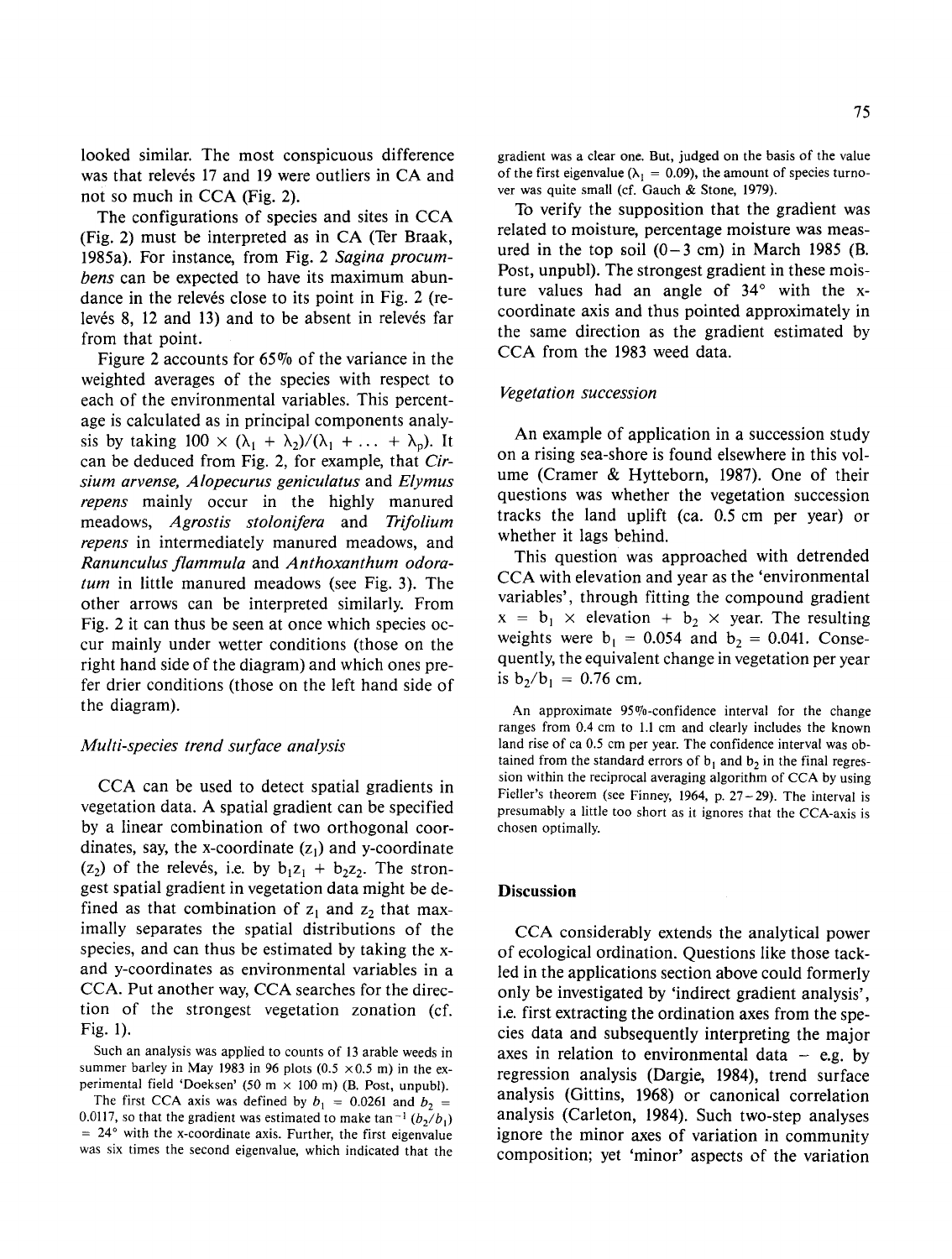may still be substantial, especially in large data sets, and in some problems may be just the variation that one is actually interested in because of its relationship to particular external variables (see Jolliffe, 1982).

CCA works because species tend to have singlepeaked response functions to environmental variables. When the response functions are simpler (e.g. approximately linear), the results can still be expected to be adequate in a qualitative sense, but it might then be advantageous to utilize instead the linear counterpart of  $CCA - redundancy$  analysis (lsraels, 1984). The weed data are a case in point. Because the number of species is quite small in that example, and the number of absences is small as well, these data could also be analysed from the beginning by canonical correlation analysis (Gittins, 1985). But canonical correlation analysis and redundancy analysis fail, when species do show single-peaked response functions (Gauch & Wentworth, 1976), i.e. in the case where CCA works best.

#### **Appendix**

Maximizing  $\delta$  in Eq. (3) leads to CCA (Ter Braak, 1986) and CCA is a weighted principal components analysis applied to a matrix of weighted averages.

Let **Y** =  $\{y_{ik}\}\$ and **Z** =  $\{z_{ij}\}\$ be  $n \times m$  and  $n \times p$  matrices containing the species data and environmental data, respectively, and let **R** = diag( $y_{1+}$ ,  $y_{2+}$ , ...,  $y_{n+}$ ). Each environmental variable is centered to a weighted mean of 0, i.e.  $\mathbf{Z}'\mathbf{R}\mathbf{1}_n = 0$ , where  $\mathbf{1}_n$  is an *n*-vector containing 1's. Further, let  $S_{11} = diag(y_{+1}, y_{+2}, \ldots, y_{n})$  $y_{+m}$ ,  $S_{12} = Y'Z$ ,  $S_{21} = Z'Y$ ,  $S_{22} = Z'RZ$  and let u and b be vectors of order m and p, containing the species scores  $u_k$  and the weights  $b_i$ , respectively.

By inserting Eq. (4) in Eq. (1) we obtain

$$
\mathbf{u} = \mathbf{S}_{11}^{-1} \mathbf{Y}' \mathbf{Z} \mathbf{b} = \mathbf{S}_{11}^{-1} \mathbf{S}_{12} \mathbf{b}
$$
 (A.1)

Hence,

$$
\delta = y_{++}^{-1} \mathbf{u}' \mathbf{S}_{11} \mathbf{u} = y_{++}^{-1} \mathbf{b}' \mathbf{S}_{21} \mathbf{S}_{11}^{-1} \mathbf{S}_{12} \mathbf{b}
$$
 (A.2)

which must be maximized with respect to b, subject to Eq. (2). By inserting Eq. (4) in Eq. (2), we obtain  $\mathbf{b}'\mathbf{Z}'\mathbf{R}\mathbf{1}_{\mathbf{n}}=0$ , which is satisfied trivially because of the centering of Z, and

$$
y_{+}^{-1} b' S_{22} b = I
$$
 (A.3)

The solution of this maximization problem is known to be the first eigenvector of the eigenvalue equation

$$
(\mathbf{S}_{21}\mathbf{S}_{11}^{-1}\mathbf{S}_{12} - \lambda \mathbf{S}_{22}) \mathbf{b} = 0 \tag{A.4}
$$

with  $\delta = \lambda$  (see, for instance, Mardia *et al.*, 1979, theorem A.9.2). Eq.  $(A.4)$  is the centered version of Eq.  $(A5)$  in Ter Braak (1986). The latter equation has a trivial solution ( $\lambda = 1$ ,  $x = 1_n$ ) and its nontrivial solutions satisfy Eq. (A.4) and Eq. (2). Therefore, maximizing  $\delta$  leads to the first axis of CCA as defined in Ter Braak (1986). Further, maximizing  $\delta$  subject to the constraint that the second axis is uncorrelated with the first axis (using weights  $y_{i+}$ , as in Eq. (2)) leads to the second eigenvector of (A.4), which is therefore identical to the second axis of CCA as defined in Ter Braak (1986), and so on for subsequent axes.

Let W be a  $m \times p$  matrix containing the weighted averages of the species with respect to the environmental variables, i.e.

$$
\mathbf{W} = \mathbf{S}_{11}^{-1} \mathbf{Y}' \mathbf{Z} \tag{A.5}
$$

The weighted principal components analysis of W described in the main text follows from the singular value decomposition

$$
S_{11}^{\frac{1}{2}} W S_{22}^{-\frac{1}{2}} = S_{11}^{-\frac{1}{2}} S_{12} S_{22}^{-\frac{1}{2}} = P \Lambda^{\frac{1}{2}} Q' \qquad (A.6)
$$

where **P** and **Q** are orthonormal  $m \times p$  and  $p \times p$  matrices and  $\Lambda = \text{diag } (\lambda_1, \ldots, \lambda_p)$  with  $\lambda_1 \geq \lambda_2 \geq \ldots \geq \lambda_p$ . For convenience of notation it is assumed here that  $p \leq m$ . This singular value decomposition is just another way to solve (A.4) (see Mardia *et*  al., 1979, chapter 10). The coordinates of species  $k$  in the ordination diagram are given by the  $k$ -th row of the matrix

$$
\mathbf{U} = y_{++}^{1/2} \mathbf{S}_{11}^{-1/2} \mathbf{P} (\mathbf{I} - \mathbf{\Lambda})^{-1/2}, \tag{A.7}
$$

and the coordinates of environmental variable  $i$  by the  $i$ -th row of the matrix

$$
\mathbf{B}_e = y_+^{-1/2} \mathbf{S}_{22}^{1/2} \mathbf{Q} \mathbf{\Lambda}^{1/2} (\mathbf{I} - \mathbf{\Lambda})^{1/2}
$$
 (A.8)

The pre- and post-multiplication factors involving  $y_{++}$  and  $(I - A)$  in Eqs. (A.7) and (A.8) are not essential for the biplot; they are included to obtain the scaling used in DECORANA (Hill, 1979, section 4.5). In Hill's scaling the coordinates of the sites are weighted averages of the species coordinates and the (weighted) variance of the coordinates of species present at a site is equal to 1 on average. Hill's scaling is used in Fig. 2.

#### References

- Austin, M. P., 1971. Role of regression analysis in plant ecology. Proc. Ecol. Soc. Austr. 6: 63-75.
- Austin, M. P., Cunningham, R. B. & Fleming, P. M., 1984. New approaches to direct gradient analysis using environmental scalars and statistical curve-fitting procedures. Vegetatio 55:  $11 - 27$ .
- Campbell, N. A. & Atchley, W. R., 1981. The geometry of canonical variate analysis. Syst. Zoo!. 30: 268-280.